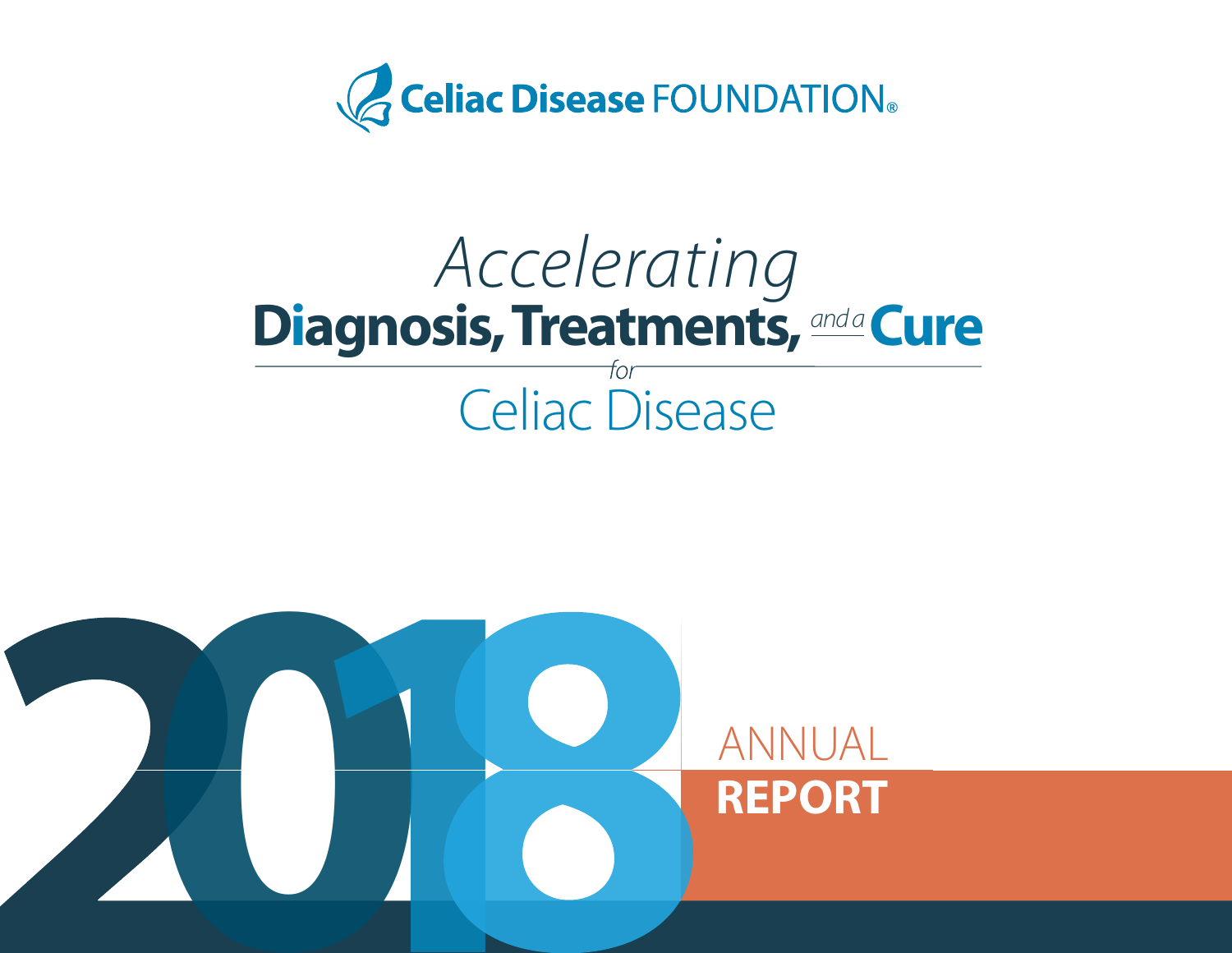## ACCELERATING **RESEARCH**

Strategic investments in cutting-edge biomedical research and patient engagement to advance the pursuit of treatments and a cure for celiac disease.

#### Driving Innovation

# **CureCeliac**®

**iCure**Celiac<sup>®</sup> is the nation's largest public patient registry for celiac disease.



**iQualify**Celiac is the only patient-driven celiac disease clinical trial screening tool. Advancing Therapeutic Treatment Development

**iCure**Celiac**®** empowers celiac patients to share their medical information and experiences to shape the future of celiac research.



**iQualify**Celiac Trial Screening Tool speeds participation in clinical trials to advance the development of better treatments and a cure for celiac disease.



## PROMOTING **EDUCATION**

Outreach to patients and healthcare providers has improved the diagnostic rate for celiac disease. Focused investments must continue to further close the gap and end the needless suffering of millions.

## Impacting Patients

**celiac.org**

is the primary patient education vehicle for celiac disease.





## Educating Providers to Improve Care

**NASPGHAN** online diagnostic tool helps physicians diagnose celiac disease.

PHYSICIANS **EDUCATED**

 **Children's National Celiac Disease and Psychological Health Program** educates providers on diagnosing celiac disease and its psychological impact.

 **Celiac Disease Internal Medicine Residency Training Program**, at the Keck School of Medicine of USC, trains new physicians in the recognition and treatment of celiac disease.

285 **PROVIDERS** 

110<sup>+</sup> <sup>RESIDENTS</sup> +

## **EFFECTIVE ADVOCACY**

Committed to being the worldwide before key policy makers in Congress and federal research and regulatory agencies.

## Expanding Reach

Granted North American affiliate membership in the **Association of European Coeliac Societies (AOECS)**  to promote awareness and research worldwide.

**Patient-Centered Outcomes Research Institute (PCORI) National Patient Engagement Advisory Panel**  appointment of Marilyn G. Geller, CEO.

## Giving Voice to the Celiac Community

The **Patient Advocate Program** prepares participants to engage in celiac disease research and public advocacy.

TRAINED 1,100 **PARTICIPANTS**  $+$ 

**The Foundation** collaborates on federal initiatives to support patient protections of chronic disease.